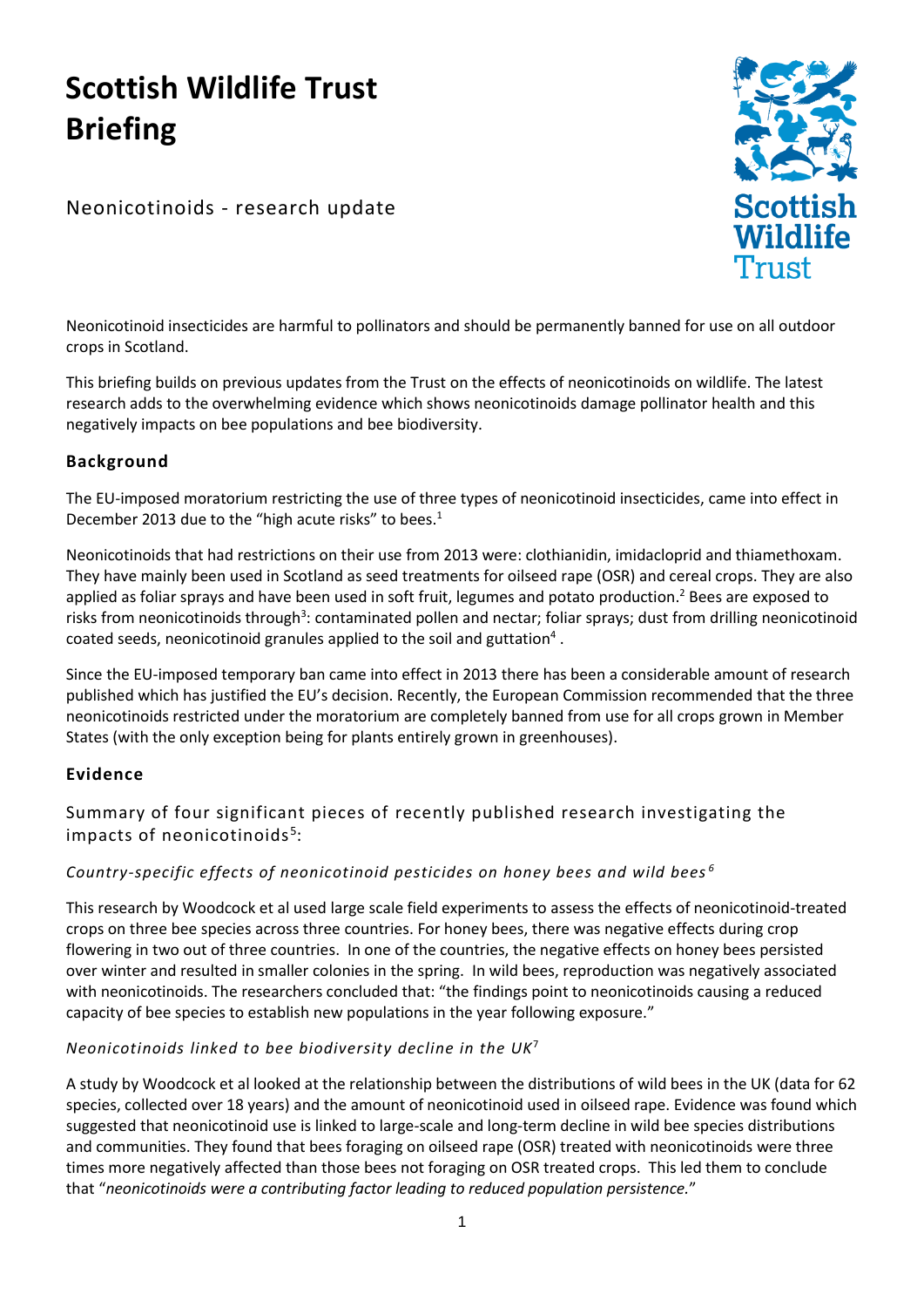#### *Chronic exposure to neonicotinoids reduces honey bee health near corn crops in Canada <sup>8</sup>*

This research assessed for how long and by how much honeybee colonies where exposed to neonicotinoids in Canada's corn-growing regions and used the results (i.e. field-realistic doses) to design experiments to examine the effect of these insecticides on honey bees. The results showed neonicotinoids increased honeybee worker death and were associated with lower queen production. They also found that the acute toxicity of neonicotinoids to honey bees doubled in the presence of a commonly encountered fungicide. Their work demonstrated that field-realistic exposure to neonicotinoids can reduce honey bee health in corn-growing regions. The research also found that neonicotinoids persisted in non-target plants.

#### *Bees are exposed to neonicotinoids in their food throughout the world*<sup>9</sup>

Mitchel et al (2017) assessed the global exposure of pollinators to neonicotinoids by analysing nearly 200 honey samples from across the world. They found at least one of five neonicotinoids (acetamiprid, clothianidin, imidacloprid, thiacloprid, and thiamethoxam) in 75% of all honey samples tested, 45% of samples contained two or more of these compounds, and 10% contained four or five. They concluded that: "*a substantial proportion of world pollinators are probably affected by several neonicotinoids*" and they went on to say that: "*The fact that 45% of our samples showed multiple contaminations is worrying and indicates that bee populations throughout the world are exposed to a cocktail of neonicotinoids*."

#### Research findings up to end of 2015:

Neonicotinoids have been found to harm bees by: damaging bee brains;<sup>10</sup> reducing bumblebee queen production;<sup>11</sup> reducing wild bee density;<sup>12</sup> decreasing solitary bee nesting<sup>13</sup> and bumblebee colony growth and reproduction.<sup>14</sup> Being tasteless to bees in pollen and nectar - bees can't avoid contaminated pollen or nectar.<sup>15</sup> Neonicotinoids may also negatively affect wild bees even more than honeybees<sup>16</sup> (because honeybees are better at detoxifying after neonicotinoid exposure and have a greater buffering capacity because of colony size compared to bumblebees). 17

Neonicotinoids are known to persist in the agricultural landscape,<sup>18</sup> reduce bumblebee capacity to provide a pollination service,<sup>19</sup> contaminate and remain in soils,<sup>20</sup> potentially impact upon soil invertebrates,<sup>21,22</sup> contaminate wildflowers at arable margins;<sup>23</sup> leach into the aquatic environment,<sup>24</sup> and may lead to a decline in insectivorous birds and butterflies in farmed systems<sup>25,26</sup> and impact on terrestrial and aquatic ecosystems.<sup>27,28</sup>

# **The opinion of the UK Expert Committee on Pesticides**<sup>29</sup>

The UK's expert advisors on pesticides were asked by Defra to give their opinion on the risks posed by neonicotinoids (specifically: imidacloprid, clothianidin and thiamethoxam) based on all of the research now available. In September 2017 the Committee stated that:

- Exposure to these neonicotinoid pesticides under field conditions can have an unacceptable effect on honey bee health.
- Such unacceptable effects are occurring at a landscape level and between seasons.
- These neonicotinoid pesticides are relatively persistent in the environment and can occur in non-target plants foraged by bees.
- Wild bees (bumblebees and solitary bees) are negatively affected by exposure to neonicotinoid residues from across the landscape.
- The unacceptable effects of these pesticides are not always apparent. They appear to be subtle and driven by environmental factors such as the availability of feeding sources and bee health stressors.

For further information please contact:

Dr Maggie Keegan, Scottish Wildlife Trust, Head of Policy

December 2017

*See also previous Trust briefings and reports:*